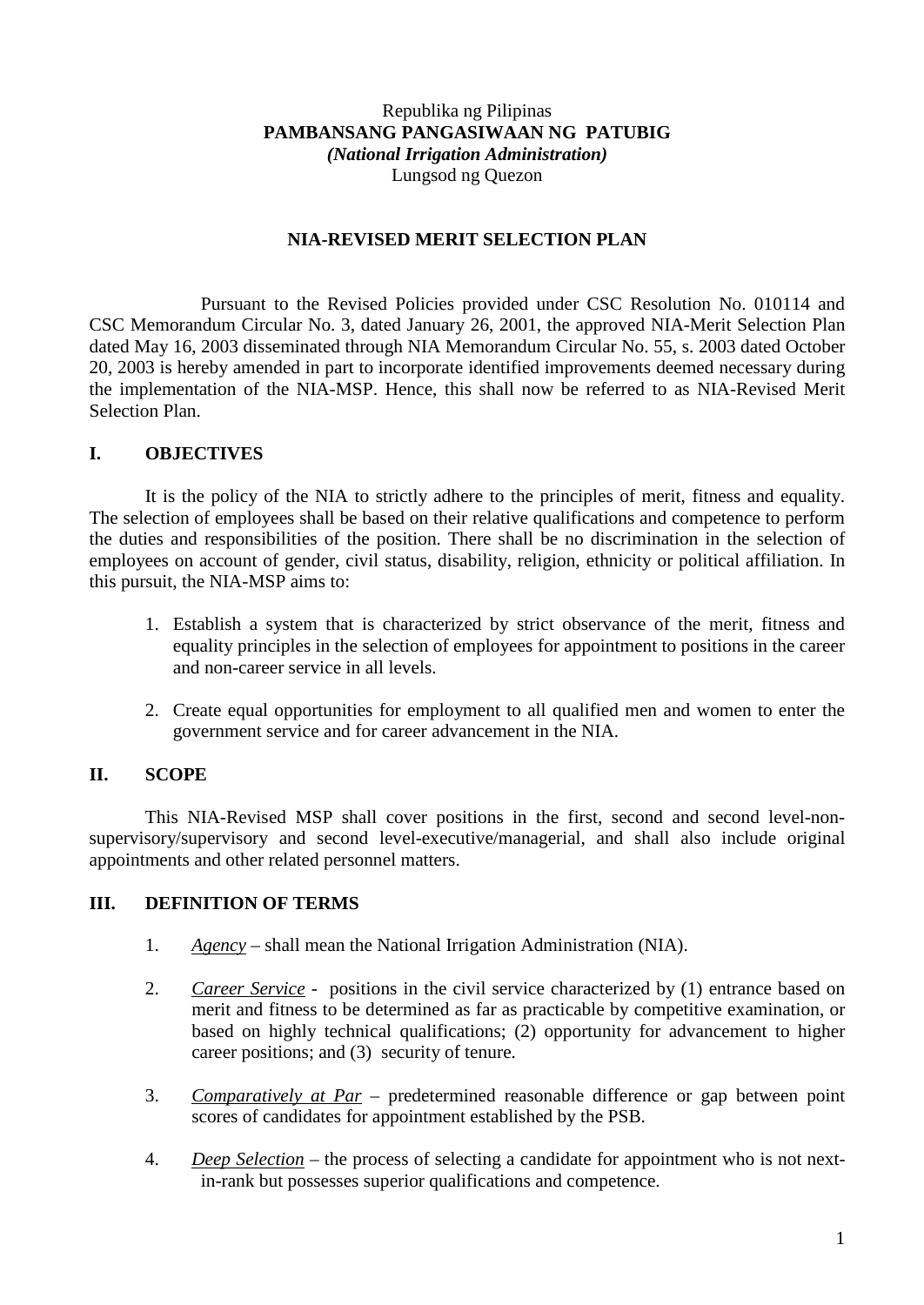- 5. *Discrimination* is a situation wherein a qualified applicant is not included in the selection line-up on account of gender, civil status, pregnancy, disability, religion, ethnicity, or political affiliation.
- 6. *First Level Positions* shall include clerical, trades and crafts, and custodial service which involve sub-professional work in a non-supervisory capacity.
- 7. *Functional Relationship* shall mean the correlation between the current position and the position to be considered next-in-rank taking into consideration the duties and responsibilities of both positions.
- 8. *Job Requirements* requisites not limited to the qualification standards of the position, but may include skills, competencies, potential, physical and psychosocial attributes necessary for the successful performance of the duties required of the position.
- 9. *Merit Promotion* is a systematic method of selecting employees for advancement or promotion on the basis of their qualifications, fitness and ability to perform the duties and assume the responsibilities of the position being filled.
- 10. *Next-in-Rank Position* refers to a position which by reason of the hierarchical arrangement of positions in the agency is determined to be in the nearest degree of relationship to a higher position as contained in the NIA's System of Ranking Positions (SRP).
- 11. N*on-Career Service* positions expressly declared by law to be in the non-career; or those whose entrance in the service is characterized by (1) entrance on bases other than those of the usual tests of merit and fitness utilized for the career service; and (2) tenure which is co-terminous with that of the appointing authority or subject to his pleasure, or which is limited to the duration of particular project for which purpose employment was made or positions co-terminous with project activities.
- 12. *Open Positions* refer to those positions in each occupational group that do not have any positions next-in-rank or residual positions to each level or group which may be filled by lateral/vertical entry.
- 13. *Personnel Action* any action denoting the movement or progress of personnel in the civil service such as original appointment, promotion, transfer, reinstatement, reemployment, detail, reassignment, secondment and demotion.
- 14. *Promotion*  is the advancement of an employee from one position to another with an increase in duties and responsibilities as authorized by law and usually accompanied by an increase in salary.
- 15. *Promotional Line-Up*  is a listing of incumbents of position next-in-rank to a vacancy as well as those who, though not next-in-rank are deemed qualified and competent together with all necessary information about each incumbent.
- 16. *Psycho-Social Attributes* refer to the characteristics or traits of a person which involve both psychological and social aspects. Psychological includes the way he/she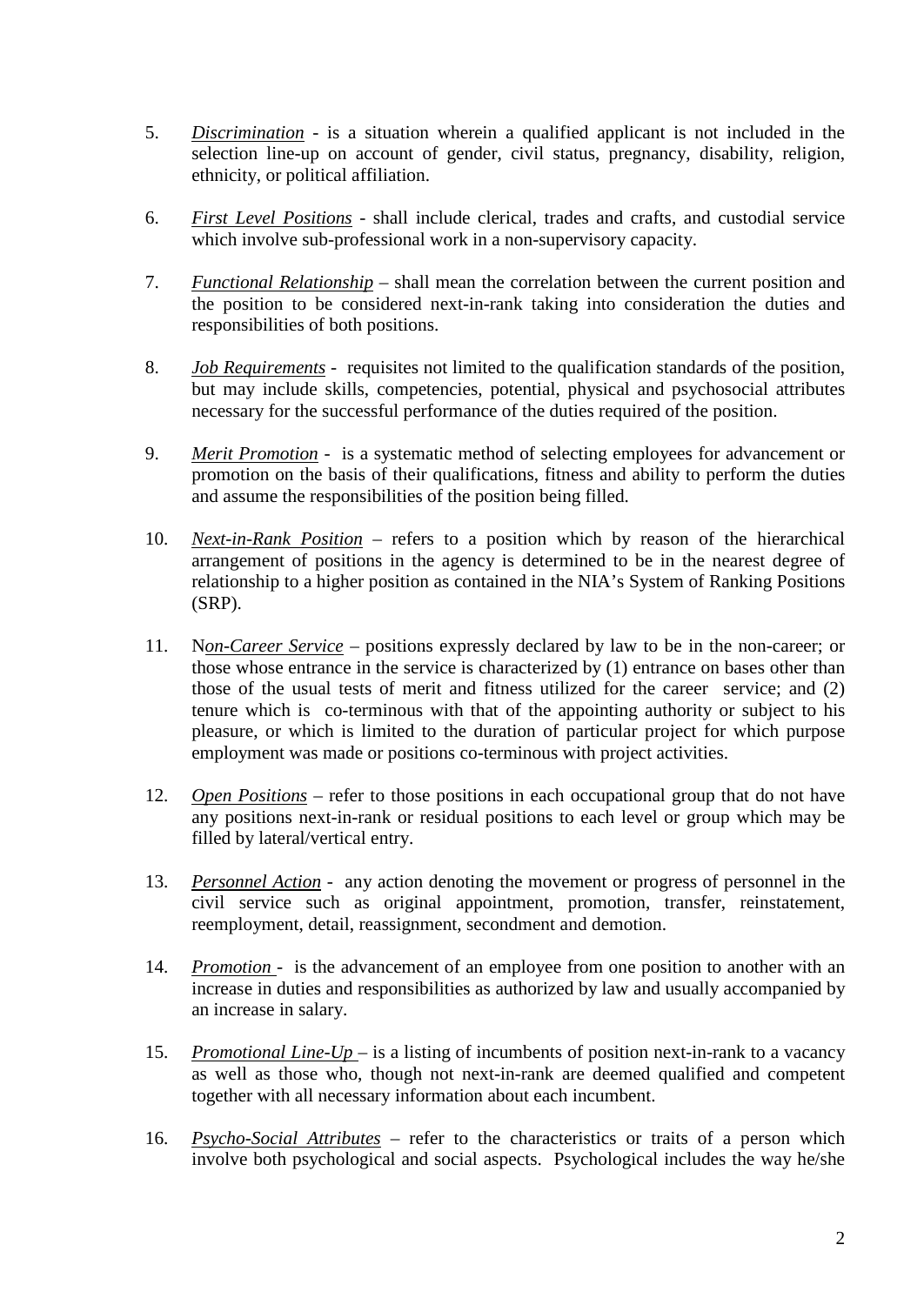perceives things, ideas, beliefs and understanding and how he/she acts and relates these things to others and in a social situations.

- 17. *Qualification Standards* is a statement of the minimum qualifications for a position which shall include education, experience, training, civil service eligibility, and physical characteristics and personality traits required in the performance of the job.
- 18. *Qualified Next-in-Rank* refers to an employee appointed on a permanent status to a position next-in-rank to the vacancy as reflected in the SRP (approved by the head of agency and the CSC) and who meets the requirements for appointment to the next higher position.
- *19. Second Level-Non-Supervisory Position* this includes professional, technical and scientific positions performing work requiring the practice of profession or application of knowledge acquired through formal training in a particular field or the exercise of a natural, creative or artistic ability or talent in arts and letters. Also included in this category are positions involved in research and application of professional knowledge and methods to a variety of technological, economic, industrial and government functions.
- 20. *Second Level-Supervisory Position* this includes professional, technical and scientific positions in a department or agency or local government, which have the responsibility of overseeing the work of an organizational unit charged with a major and specialized activity. For this purpose, a supervisor shall be the one who plans, programs, delegates tasks and evaluates performance of employees; monitors work outputs; maintains morale and discipline among employees; develops cooperation and ensures a well coordinated workforce; and coordinates and cooperates with other organizational units within the department or agency.
- 21. *Second Level-Executive/Managerial Position* this includes professional, technical and scientific positions, the functions of which are managerial in character, exercising management over people, resource, and/or policy and exercising functions such as planning, organizing, directing, coordinating, controlling and overseeing the activities of an organization, a unit thereof or of a group, requiring some degree of professional, technical or scientific knowledge and experience, application of managerial skills required to carry out basic duties and responsibilities involving leadership, functional guidance and control. These positions require intensive and thorough knowledge of a specialized field. As applied to NIA, it refers to the positions of Regional/Operations Manager (UPRIIS & MRIIS) and Department Manager (Central Office).
- 22. *Selection*  is the systematic method of determining the merit and fitness of a person on the basis of qualifications and ability to perform the duties and responsibilities of the position.
- 23. *Selection Line-up* is a listing of qualified and competent applicants for consideration to a vacancy which includes, but not limited to, the comparative information of their education, experience, training, civil service eligibility, performance rating, relevant work accomplishments, physical characteristics, psycho-social attributes, personality traits and potential.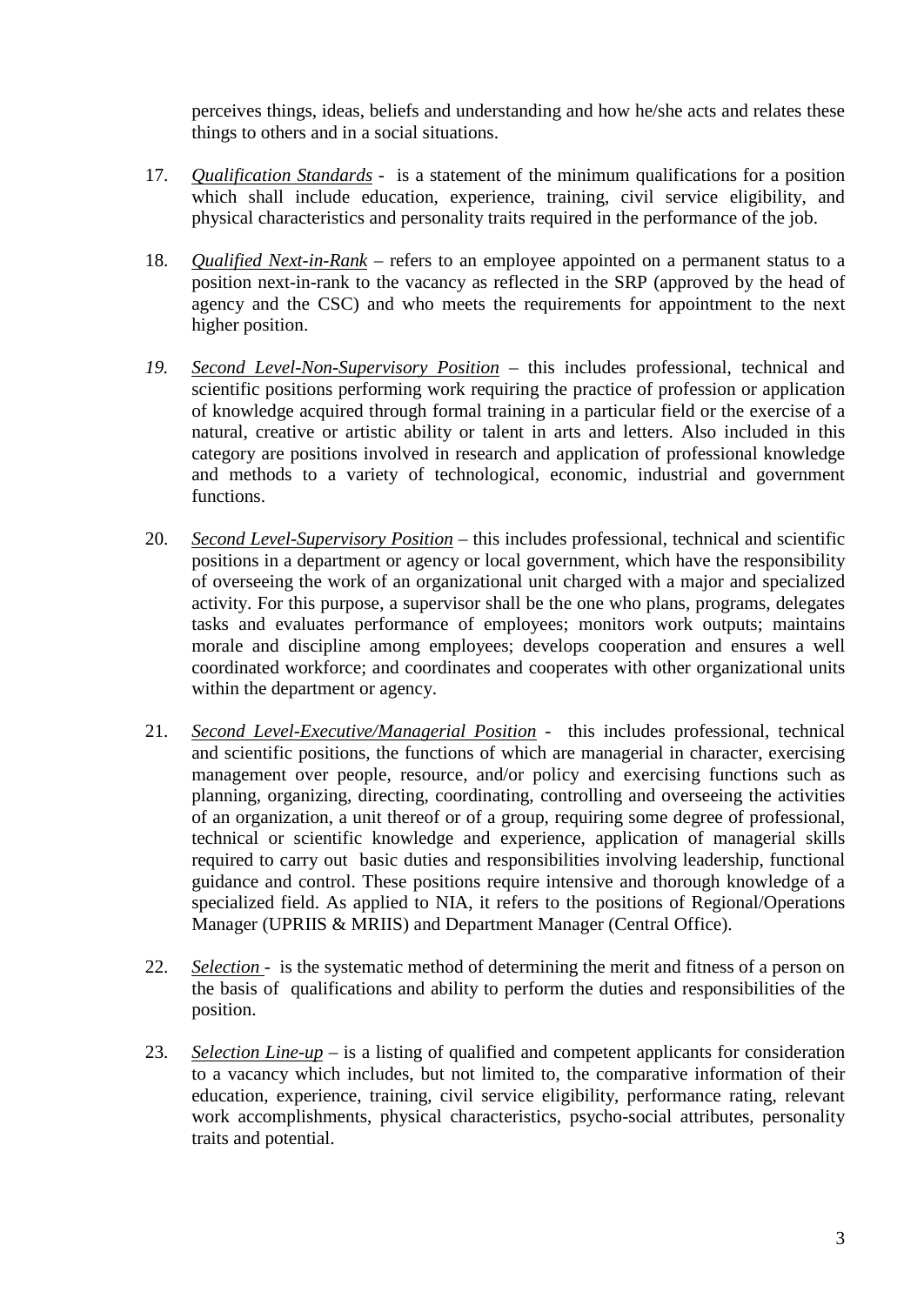- 24. *Superior Qualifications* shall mean outstanding relevant work accomplishments, educational attainment and training appropriate for the position to be filled. It shall include demonstration of exceptional job mastery and potential in major areas of responsibility.
- 25. *System of Ranking Positions* is the hierarchical arrangement of positions from highest to lowest, which shall be a guide in determining which position is next-in-rank, taking into consideration the following:
	- a. Organizational structure;
	- b. Salary grade allocation;
	- c. Classification and functional relationship of positions; and
	- d. Geographical location
- 26. *Third Level Positions* require Career Executive Service (CES) Eligibility. As applied to NIA, it refers to the positions of Deputy Administrators, Senior Deputy Administrator and Administrator, generally referred to as Top Management officials.

### **IV. POLICY GUIDELINES**

- 1. The NIA-Revised MSP shall cover positions in the first, second level nonsupervisory/supervisory and second level-executive/managerial and shall also include original appointments and other related personnel actions.
- 2. Selection of employees for appointment in the NIA shall be open to all qualified officers and employees according to the principle of merit and fitness.

There shall be equal employment opportunity for men and women at all levels of position in the NIA, provided they meet the minimum requirements of the position to be filled.

- 3. There shall be no discrimination in the selection of employees on account of gender, civil status, disability, religion, ethnicity or political affiliation.
- 4. When a position in the first, second level non-supervisory / supervisory or second level – executive / managerial becomes vacant, applicants for employment who are competent, qualified and possess appropriate civil service eligibility shall be considered for permanent appointment.

In addition to the required qualifications, applicants for second levelexecutive/managerial positions must possess executive and managerial competence.

5. Vacant positions marked for filling shall be published in accordance with Republic Act 7041 (Publication Law). The published vacant positions shall also be posted in at least three (3) conspicuous places in the agency where they exist for at least ten (10) working days. Other appropriate modes of publication shall be considered.

Filling of vacant positions shall be made only after ten (10) working days from their publication.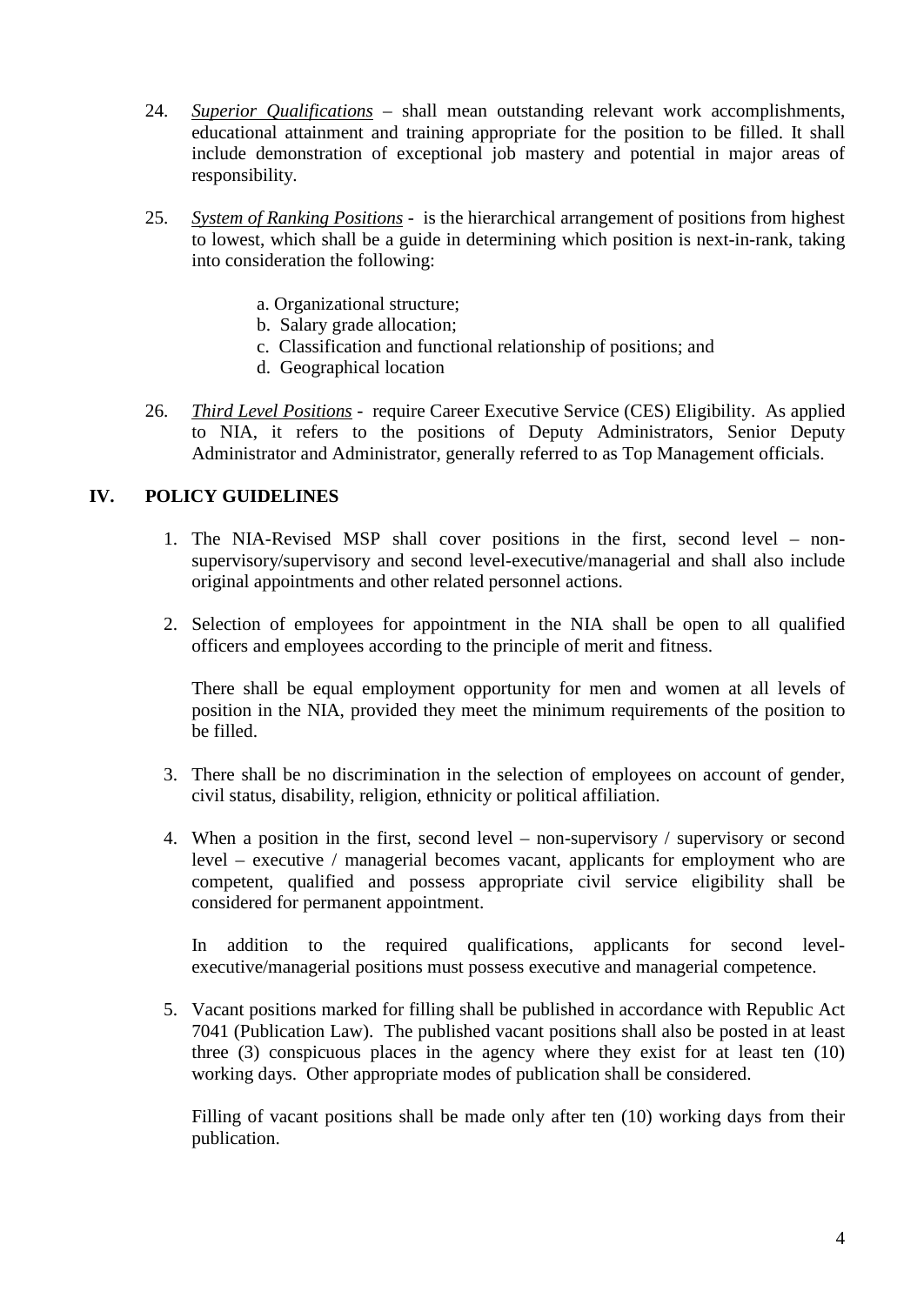Submission of applications, on the other hand, shall be up to the  $15<sup>th</sup>$  working day from publication. Any delay in the submission accompanied by a justification shall be subject to the approval of the Deputy Administrator for Administrative and Finance.

The publication of a particular vacant position shall be valid until filled-up but not to extend beyond six (6) months reckoned from the date the vacant position was published. In the issuance of appointments, the requirement for publication is deemed complied with if the process of application and screening started within six (6) months from publication and if the vacancy is filled not later than nine (9) months from date of publication.

- 6. The following positions are exempt from the publication requirement:
	- (a) Primarily confidential positions;
	- (b) Positions which are policy-determining;
	- (c) Highly technical positions;
	- (d) Other non-career positions;
	- (e) Third level positions (Career Executive Service); and
	- (f) Positions to be filled by existing regular employees in the agency in case of reorganization
- 7. The appointing authority shall be personally liable for the salary of appointees whose appointments have been disapproved for violation of pertinent laws, such as publication requirement pursuant to RA 7041.
- 8. A Personnel Selection Board (PSB) shall be established which shall screen candidates for first, second level – non-supervisory / supervisory and second levelexecutive/managerial positions. All candidates for appointment to these levels of position shall be screened by the PSB.
- 9. Candidates for appointment to second level executive/managerial positions shall be screened by the PSB for Second Level - Executive/Managerial composed of three (3) members of the EXECOM.
- 10. Appointment to the following positions shall no longer be screened by the PSB:
	- a. Substitute appointment due to their short duration and emergency nature. However, should the position be filled by regular appointment, candidates for the position should be screened and passed upon by the PSB;
	- b. Appointment to entry laborer positions;
	- c. Appointments to personal and primarily confidential positions; and
	- d. Renewal of temporary appointment issued to the incumbent personnel.
- 11. The Administrator shall, as far as practicable, ensure equal opportunity for men and women to be represented in the PSB for all levels.
- 12. For vacancies in the first and second level non-supervisory / supervisory, all next-inrank employees shall be informed of the vacancies. Failure of a next-in-rank employee to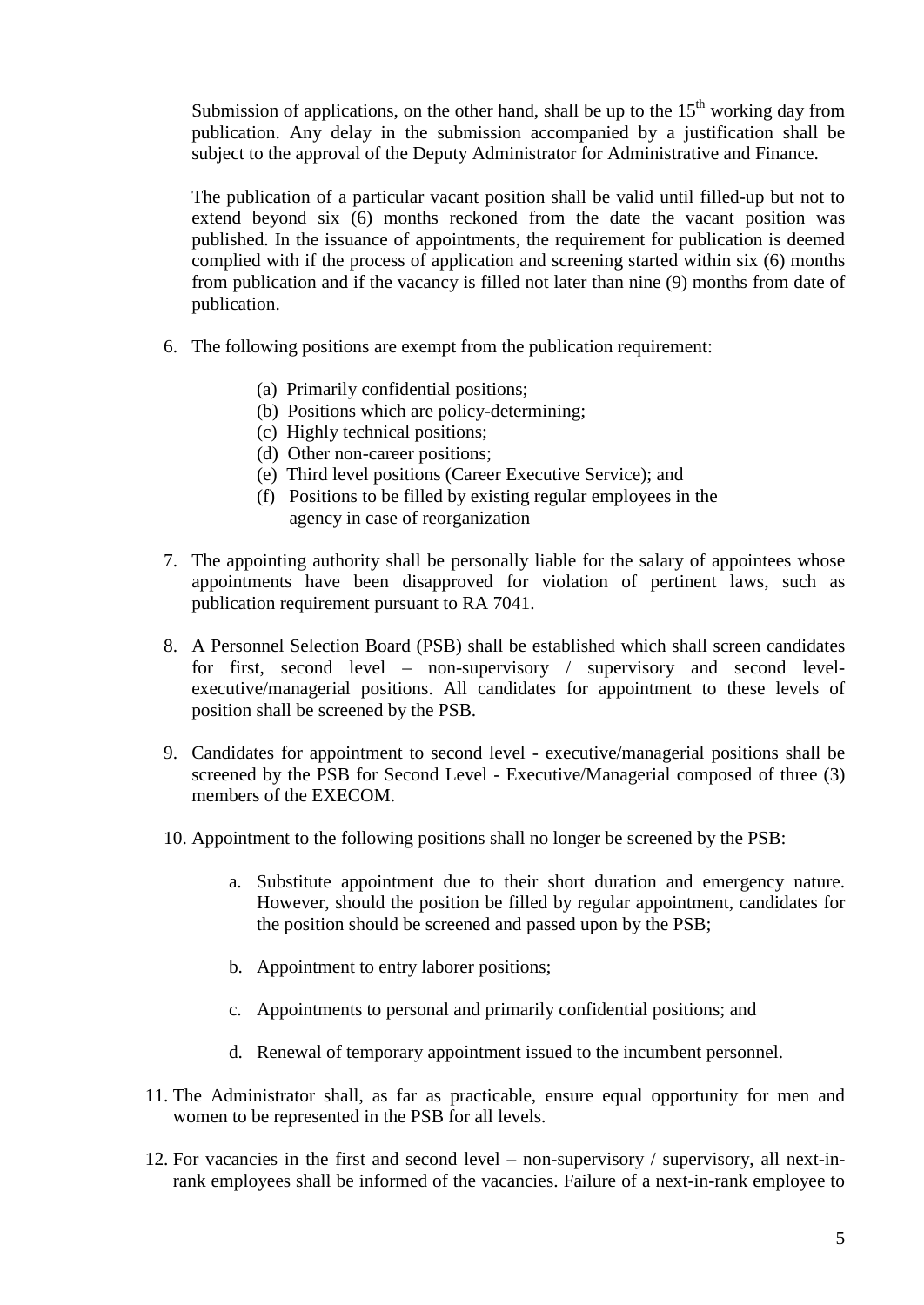submit his/her application within the prescribed period of submission, i.e.  $15<sup>th</sup>$  working day from publication, shall be deemed waiver of his/her right to be considered.

- 13. The appointing authority may appoint an applicant who is not next-in-rank but possesses superior qualifications and competence, and has undergone selection process.
- 14. The comparative competence and qualification of candidates for appointment shall be determined on the basis of:
	- (a) PERFORMANCE
		- i. For appointment by promotion, the performance rating of the appointee for the last rating period prior to the effectivity date of the appointment should be at least very satisfactory.
		- ii. For appointment by transfer, the performance rating for the last rating period immediately preceding the transfer from the former office or agency should be at least very satisfactory.
		- iii. Provided, however, that a greater percentage weight shall be allocated to performance.

#### (b) EDUCATION

Includes educational background which must be relevant to the duties of the position to be filled.

#### (c) TRAINING

Includes successful completion of training courses, scholarships, training grants, which must be relevant to the duties of the position to be filled and other trainings related to personality development, character enhancement, work ethics and the like.

#### (d) EXPERIENCE

Include occupational history and relevant work experience acquired either from the government or private sector.

#### (e) PSYCHO-SOCIAL ATTRIBUTES and PERSONALITY TRAITS

Refer to the characteristics or traits of a person which involve both psychological and social attributes. Psychological aspect includes the way he/she perceives things, ideas, beliefs and understanding while social aspect includes how he/she acts and relates these things to others and in social situations.

## (f) POTENTIAL

Refers to the capacity and ability of a candidate to assume the duties of the position to be filled and those of higher or more responsible positions. An appointee should have at least Average Weighted Potential Rating to be considered for appointment.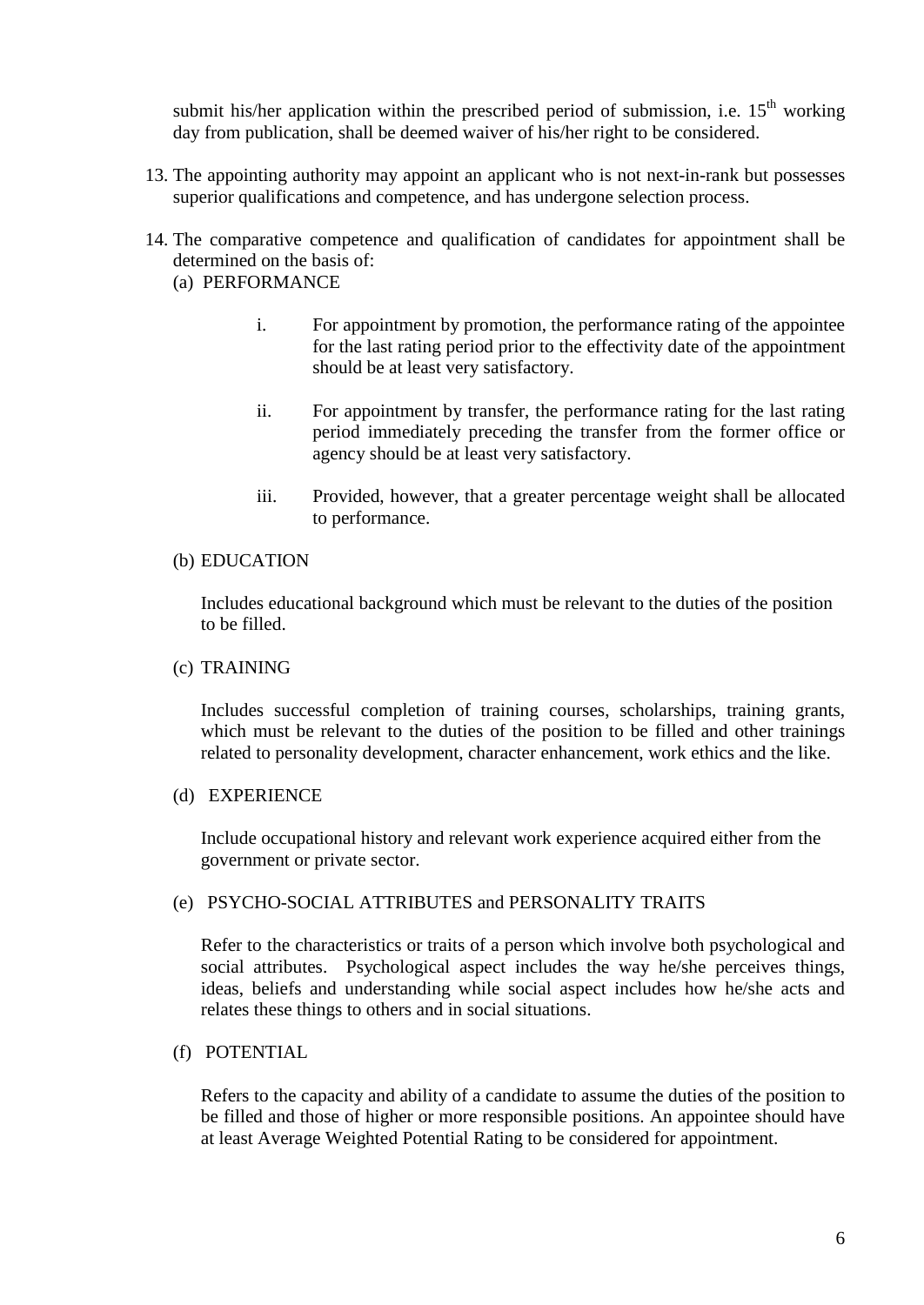- 15. An employee may be promoted or transferred to a position which is not more than three (3) salary, pay or job grades higher than the employee's present position except in very meritorious cases, such as: if the vacant position is next-in-rank as identified in the approved SRP, or the lone or entrance position indicated in the NIA staffing pattern or during reorganization, rationalization, reengineering and the like.
- 16. An employee should have rendered at least very satisfactory service for the last rating period in the present position before being considered for appointment or promotion, as the case may be.
- 17. Experience to be considered for second level non-supervisory / supervisory vacancies shall have been earned while occupying a second level position. Experience in first level position may be considered as relevant experience requirement of second level - nonsupervisory / supervisory positions when acquired in the same occupational group of functionally related positions.
- 18. An employee who is on local or foreign scholarship or training grant or on secondment or on maternity leave may be considered for promotion.

For this purpose, performance rating to be considered shall be the rating immediately prior to the scholarship or training grant or secondment or maternity leave.

If promoted, the effectivity date of the promotional appointment shall be upon the *assumption to duty after the scholarship or training grant or maternity leave.*

- 19. Promotion within six (6) months prior to compulsory retirement shall not be allowed except as otherwise provided by law.
- 20. The approved NIA-Revised MSP shall be used as one of the bases for the expeditious approval of appointments, for attestation and accreditation and final action on appointments.

### **V. PROCEDURES ON HIRING / SELECTION / PROMOTION**

The following procedures shall be observed in filling any vacant positions whether in the first, second level – non-supervisory / supervisory or second level-executive / managerial in the career service and as shown in detail in the Recruitment and Selection Flow Chart:

- 1. The HRMO / Personnel Officer or the duly authorized personnel in-charge of personnel matters shall publish the vacancy in the CSC Bulletin of Vacant Positions or other modes of publication and post the same in three (3) conspicuous places where the vacancy exists.
- 2. For vacancies in the first and second level non-supervisory / supervisory, all next-inrank employees shall be informed of the vacancies. Failure of a next-in-rank employee to submit his/her application within the prescribed period of submission, i.e.  $15<sup>th</sup>$  working day from publication shall be deemed waiver of his/her right to be considered.
- 3. Conduct preliminary evaluation of the qualifications of all candidates vis-à-vis job requirements.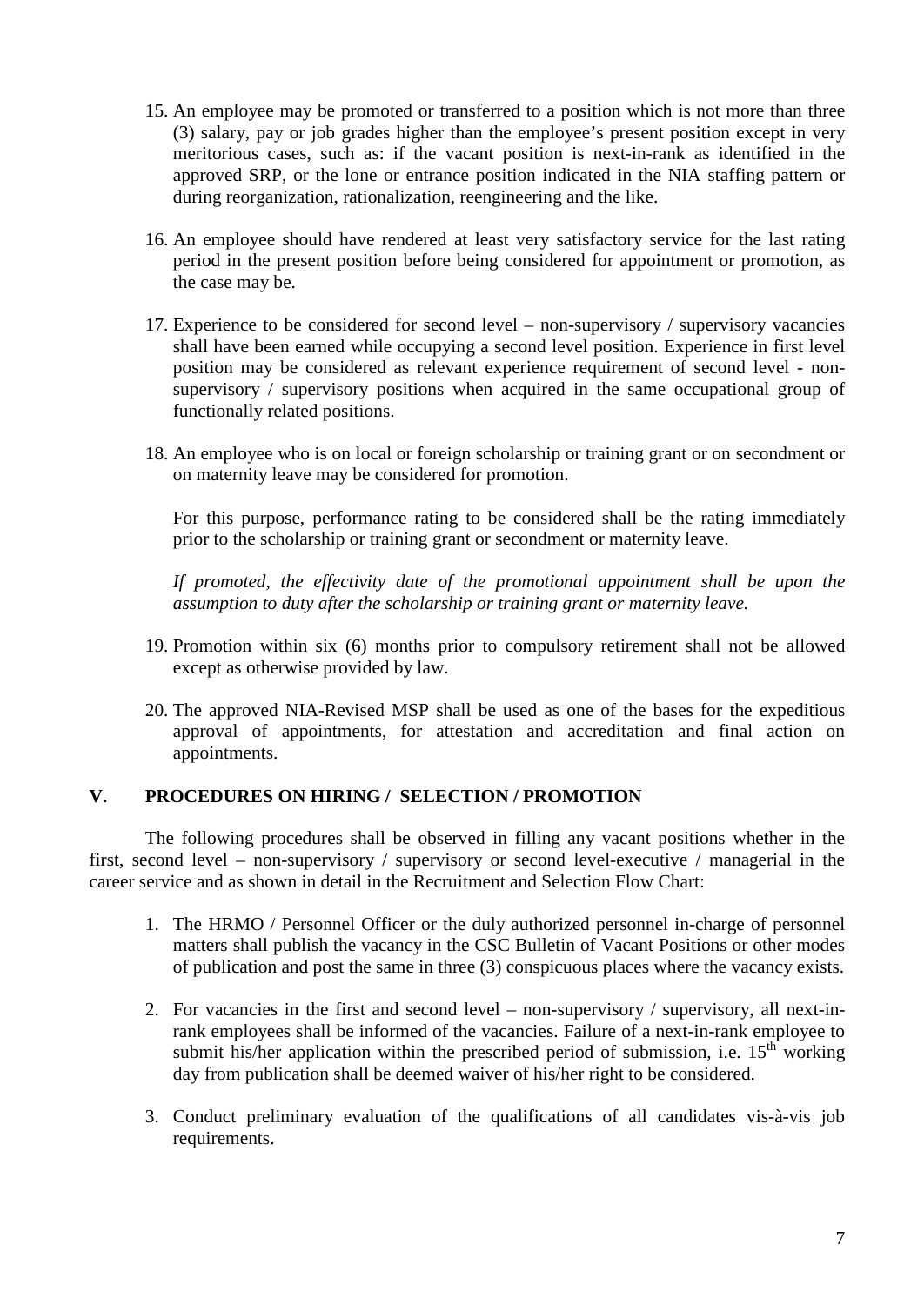(a) The selection line-up shall reflect the comparative competence and qualifications of candidates.

The greatest percentage weight shall be allocated to performance.

The distribution of percentage weights are allocated as follows:

| <b>FACTORS</b>                     | <b>PERCENTAGE</b><br>WEIGHT (%) |
|------------------------------------|---------------------------------|
| Performance                        | 35%                             |
| Education                          | 15%                             |
| Training                           | 10%                             |
| Experience                         | 20%                             |
| Psycho-Social<br><b>Attributes</b> | 10%                             |
| Potential                          | 10%                             |
|                                    |                                 |

- 5. Submit the selection line-up to the PSB for deliberation en banc.
- 6. The PSB shall determine en banc all qualified candidates and prepare a certification of eligible candidates for appointment.

Further assessment such as: written examination, skills test, hands-on examination, interview and others may be conducted as deemed necessary by the PSB.

- 7. Submit the list of eligible candidates from which the appointing authority shall choose the applicant to be appointed through the requesting / recommending officials.
- 8. The appointing authority shall assess the PSB's certified list of eligible candidates and appoint the candidate he deems best qualified to fill the vacancy.
- 9. Issue appointment in accordance with the provisions of the agency Revised Merit Selection Plan.
- 10. Post a notice announcing the appointment of an employee on the first succeeding working day after the issuance of the appointment for at least ten (10) working days. The date of posting should be indicated in the notice.

# **VI. PROTEST**

- 1. A qualified next-in-rank employee shall have the right to appeal initially to the head of Agency, the Administrator, then to the Civil Service Commission Regional Office, and then to the Civil Service Commission Proper under the following conditions:
	- a. Non-compliance with the selection process;
	- b. Discrimination on account of gender, civil status, disability, pregnancy, religion, ethnicity or political affiliation;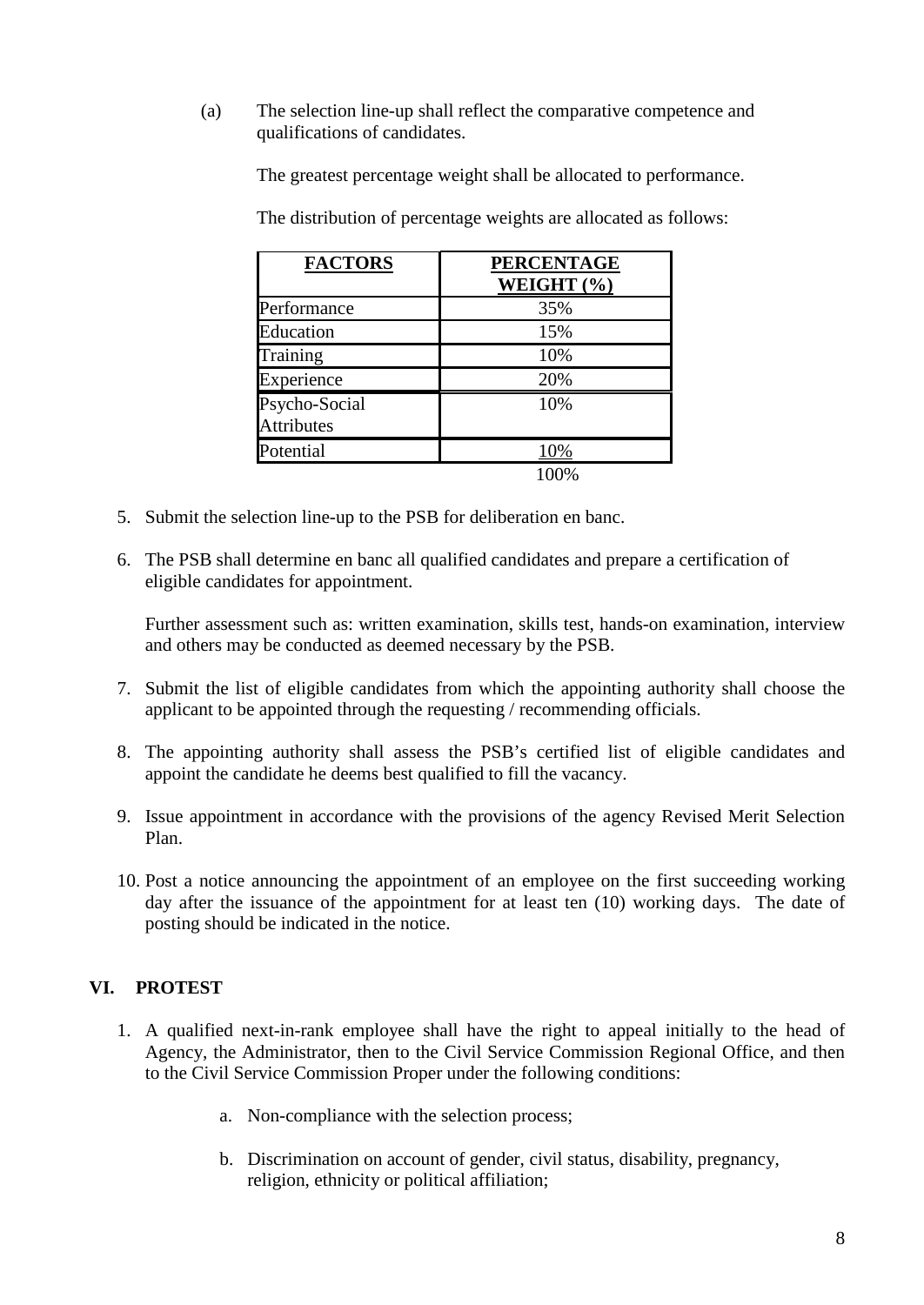- c. Disqualification of applicant to a career position for reason of lack of confidence of the appointing authority; and
- d. Other violations of the provisions of this Merit Selection Plan

## **VII. PERSONNEL SELECTION BOARD (PSB)**

- 1. Personnel Selection Board shall be established for the screening and evaluation of candidates for appointment / promotion under the first, second level non-supervisory / supervisory and second level-executive / managerial positions.
- 2. Reasonable and valid standards and methods of evaluating the qualifications and competence of all employees competing for appointment / promotion to the same position shall be applied fairly and consistently by the PSB.
- 3. The PSB shall maintain fairness and impartiality in the assessment of candidates for appointment.
- 4. The PSB for the First and Second Level Non-supervisory / Supervisory shall have the following compositions:
	- a. Chairperson : Administrator or authorized representative;
	- b. Members:
		- Department Manager or Division Manager or the authorized representative from the career service of thee organizational unit where the vacancy is
		- Department Managers or Division Manager or highest official officer/ employee directly responsible for personnel management
		- Two representatives of the rank-and-file career employees, one from the first level and one from the second level, who shall both be chosen by the NIAEASP.

The first level representative shall participate during the screening of candidates for vacancies in the first level, the second level representative shall participate in the screening of candidates for vacancies in the second level. Both rank-and-file representatives shall serve for a period of two (2) years. For continuity of operation, NIAEASP may designate an alternate.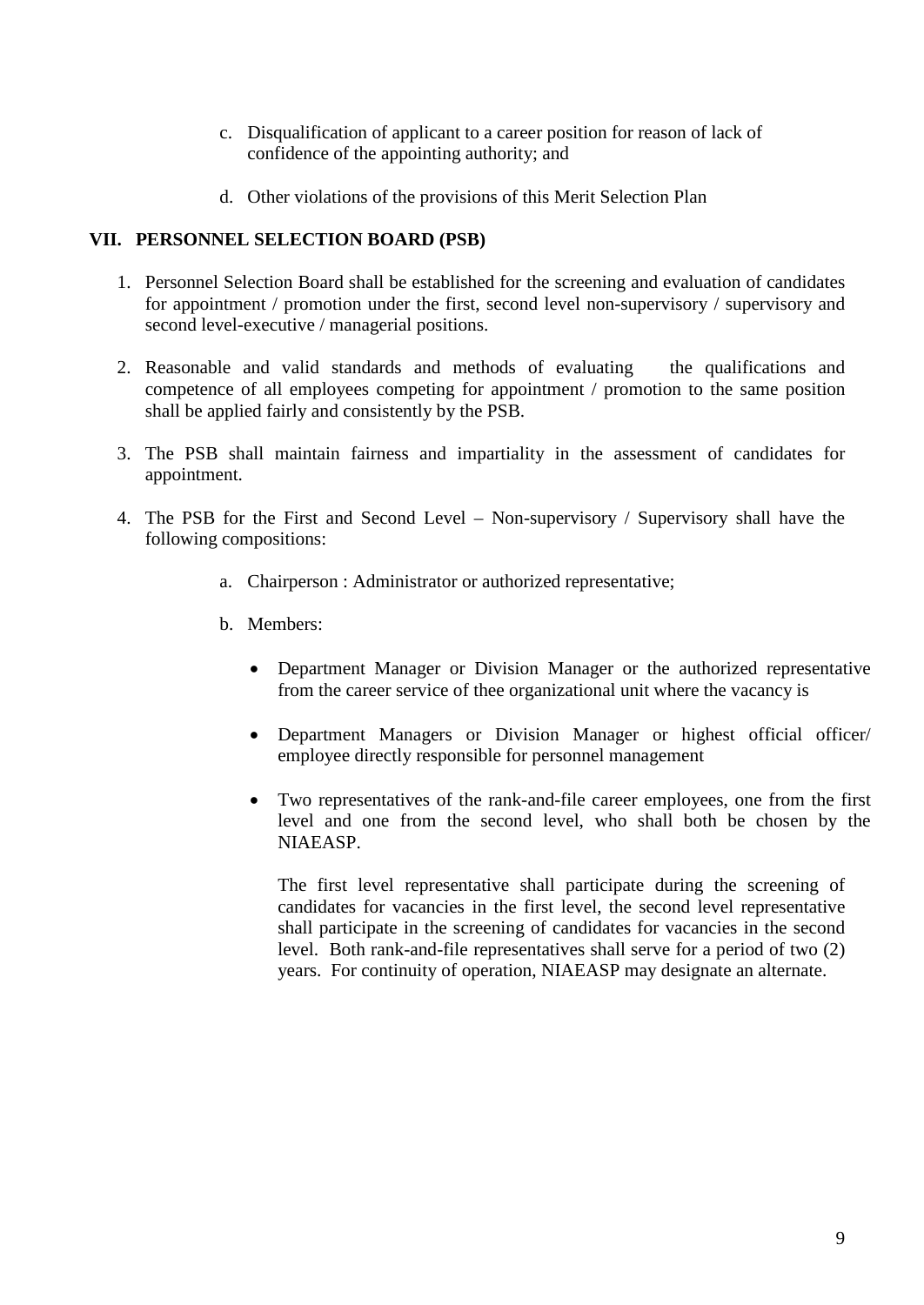## **I. CENTRAL OFFICE**

**A. Office of the Administrator / Senior Deputy Administrator, Internal Audit Services, Corporate Planning Services, Public Affairs and Information Staff, Legal Services**

| <b>DESIGNATION</b>                                | <b>EX-OFFICIO CAPACITY</b>   |  |
|---------------------------------------------------|------------------------------|--|
| Manager, Administrative Department                | Chairperson                  |  |
| All other Department Managers                     | <b>Alternate Chairperson</b> |  |
| Manager, HR Division                              | Member                       |  |
| (directly responsible for personnel management)   |                              |  |
| HRMO IV (RSCS)                                    | <b>Alternate Member</b>      |  |
| Department Manager/Division Manager (from the     | Member                       |  |
| Organizational Unit where the vacancy/ies is/are) |                              |  |
| NIAEASP Representative for $1st$ or $2nd$ level   | Member                       |  |

## **B. Administrative and Finance Sector**

| <b>DESIGNATION</b>                                | <b>EX-OFFICIO CAPACITY</b>   |
|---------------------------------------------------|------------------------------|
| Manager, Engineering Department                   | Chairperson                  |
| All other Department Managers                     | <b>Alternate Chairperson</b> |
| Manager, HR Division                              | Member                       |
| (directly responsible for personnel management)   |                              |
| <b>HRMO IV (RSCS)</b>                             | <b>Alternate Member</b>      |
| Department Manager/Division Manager (from the     | Member                       |
| Organizational Unit where the vacancy/ies is/are) |                              |

# **C. Engineering & Operations Sector**

| <b>DESIGNATION</b>                                | <b>EX-OFFICIO</b>            |  |
|---------------------------------------------------|------------------------------|--|
|                                                   | <b>CAPACITY</b>              |  |
| Manager, Internal Audit Services                  | Chairperson                  |  |
| All other Department Managers                     | <b>Alternate Chairperson</b> |  |
| Manager, HR Division (directly responsible for    | Member                       |  |
| personnel management)                             |                              |  |
| HRMO IV (RSCS)                                    | <b>Alternate Member</b>      |  |
| Department Manager/Division Manager (from the     | Member                       |  |
| Organizational Unit where the vacancy/ies is/are) |                              |  |
| NIAEASP Representative for $1st$ or $2nd$ level   | Member                       |  |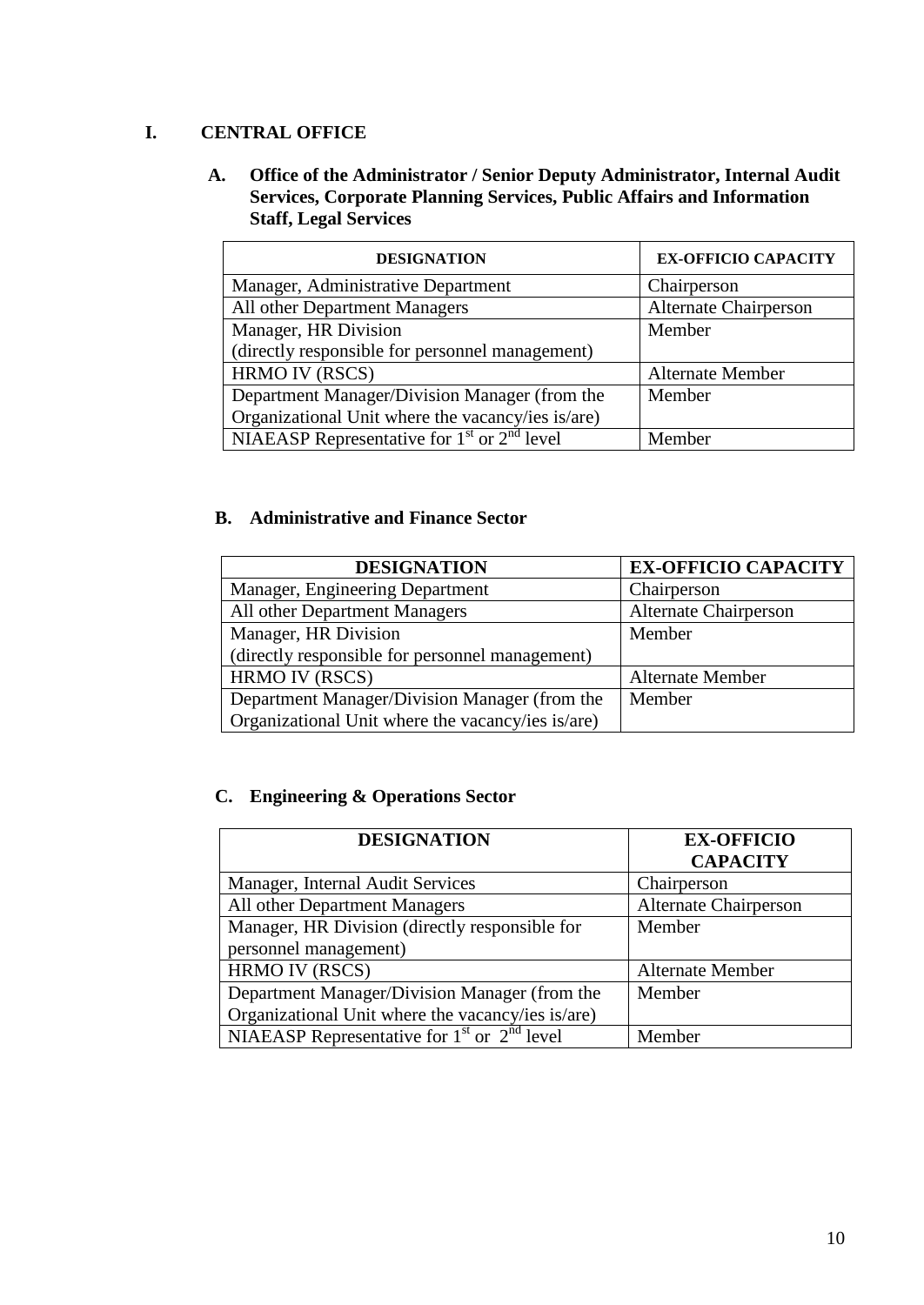## **II. REGIONAL IRRIGATION OFFICE / INTEGRATED IRRIGATION SYSTEM OFFICE / SPECIAL PROJECT OFFICE**

| <b>CAPACITY</b>                                                                 | <b>OFFICE OF THE</b><br><b>REGIONAL</b><br><b>IRRIGATION</b><br><b>MANAGER</b>                                             | <b>ADMINISTRATIVE</b><br><b>&amp; FINANCE</b><br><b>DIVISION</b> | <b>ENGINEERING &amp;</b><br><b>OPERATION</b><br><b>DIVISION</b> |
|---------------------------------------------------------------------------------|----------------------------------------------------------------------------------------------------------------------------|------------------------------------------------------------------|-----------------------------------------------------------------|
| Chairperson<br>(representative of the<br><b>Regional/Operations</b><br>Manager) | Manager,<br>Administrative &<br><b>Finance Division</b>                                                                    | Manager,<br>Engineering &<br>Operation<br><b>Division</b>        | Manager,<br>Administrative &<br><b>Finance Division</b>         |
| <b>Alternate Chairperson</b>                                                    | Any one of the other Division Managers / IMO Heads                                                                         |                                                                  |                                                                 |
| <b>Member - Directly</b><br>responsible for personnel<br>management             | Administrative Services Officer V                                                                                          |                                                                  |                                                                 |
| <b>Alternate Member</b>                                                         | Sr. Industrial Relations Management/Development Officer A                                                                  |                                                                  |                                                                 |
| <b>Member</b>                                                                   | IMO Manager / Division Manager / Section Chief from the<br>Organizational Unit where the vacancy/ies is/are                |                                                                  |                                                                 |
| <b>Member - NIAEASP</b><br><b>Representative</b><br>(anyone may attend)         | From the ranks of NIAEASP legitimate members – two from<br>1 <sup>st</sup> level and another two for 2 <sup>nd</sup> level |                                                                  |                                                                 |

## **A. For positions below Division Manager Level**

 $\overline{a}$ 

# **B. For Division Manager position**

| <b>CAPACITY</b>                                                                 | <b>ADMINISTRATIVE &amp;</b><br><b>FINANCE DIVISION</b>                                                           | <b>ENGINEERING &amp;</b><br><b>OPERATION</b><br><b>DIVISION</b> | <b>IRRIGATION</b><br><b>MANAGEMENT</b><br><b>OFFICE</b> |
|---------------------------------------------------------------------------------|------------------------------------------------------------------------------------------------------------------|-----------------------------------------------------------------|---------------------------------------------------------|
| Chairperson<br>(representative of the<br><b>Regional/Operations</b><br>Manager) | Manager,<br>Administrative &<br><b>Finance Division</b>                                                          | Manager,<br>Engineering &<br><b>Operation Division</b>          | Manager,<br>Administrative &<br><b>Finance Division</b> |
| <b>Alternate</b><br>Chairperson                                                 | Any one of the other Division Managers / IMO Heads                                                               |                                                                 |                                                         |
| <b>Member - Directly</b><br>responsible for<br>personnel management             | Administrative Services Officer V                                                                                |                                                                 |                                                         |
| <b>Alternate Member</b>                                                         | Sr. Industrial Relations Management/Development Officer A                                                        |                                                                 |                                                         |
| <b>Member</b>                                                                   | IMO Manager / Division Manager / Section Chief from the<br>Organizational Unit where the vacancy/ies is/are      |                                                                 |                                                         |
| <b>Member - NIAEASP</b><br><b>Representative</b><br>(anyone may attend)         | From the ranks of NIAEASP legitimate members – two from $1st$<br>level and another two for 2 <sup>nd</sup> level |                                                                 |                                                         |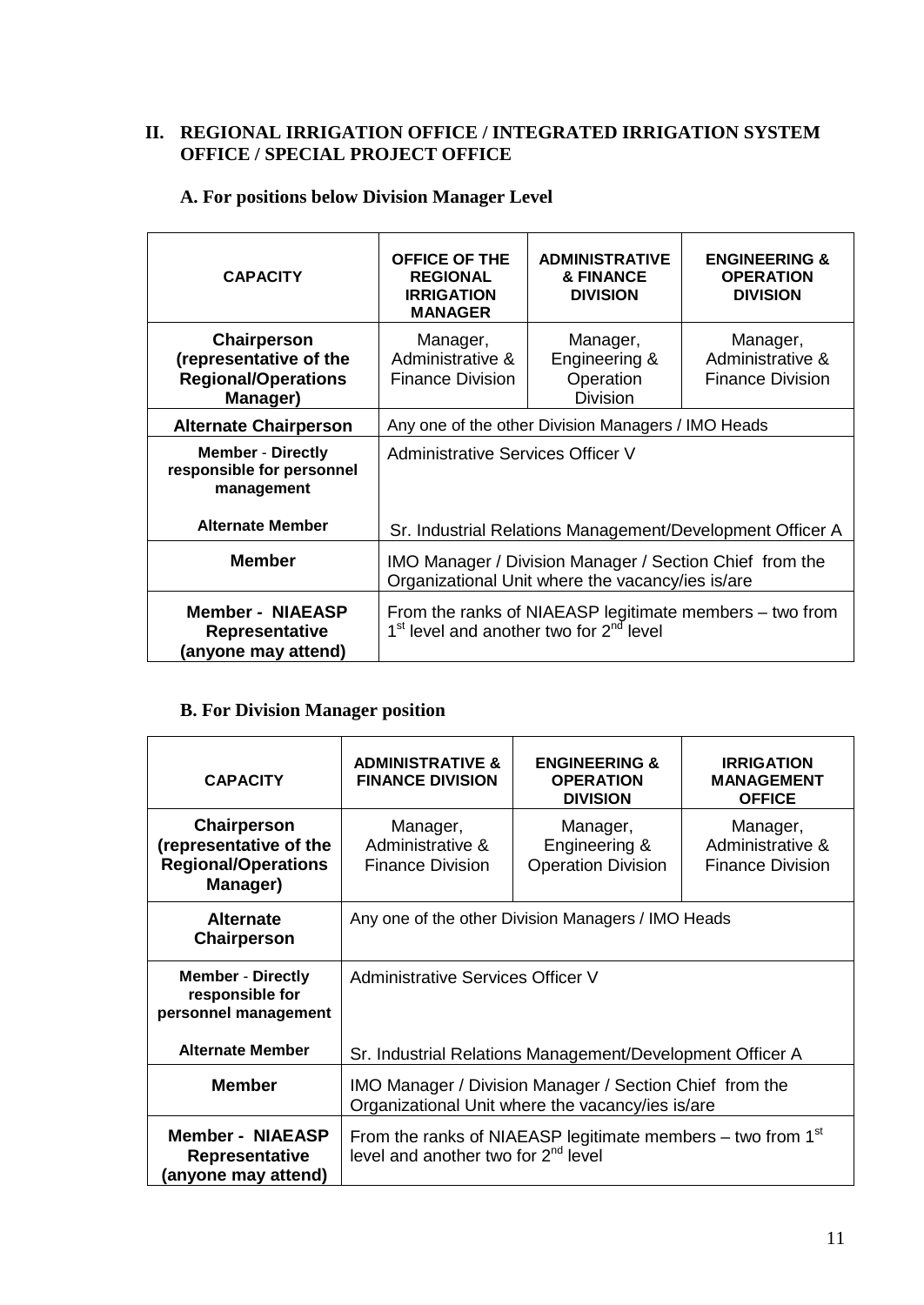- 5. For continuity of operation, all PSB members shall have alternates. In case of the absence or incapacity of the regular member to attend meetings, alternate members will take over.
- 6. All PSB members and alternates shall undergo orientation and workshop on the selection/promotion process and Civil Service Commission policies on appointments.
- 7. The PSB for the Second Level-Executive / Managerial (PSB-Executive) shall have the following composition:
	- a. Chairperson : Administrator
	- b. Members:
		- Three (3) officials duly constituted by the EXECOM namely Sr. Deputy Administrator and Deputy Administrators
		- Administrative Department Manager or HR Manager highest official directly responsible for personnel management.
		- NIAEASP National / Chapter President

### **VIII. OTHER HRD RESPONSIBILITIES**

- 1. The HRD shall be responsible for the publication and dissemination of copies of this Revised Merit Selection Plan after the approval thereof by the Civil Service Commission;
- 2. Dissemination copies of the NIA-Revised MSP and its annexes to all NIA personnel after approval there of by Civil Service Commission. An orientation shall also be conducted by the HRD within six (6) months upon approval of the Revised MSP. This orientation is meant to ensure awareness and understanding of the plan. A report on the same shall be submitted to the Civil Service Field Office concerned for record purposes;
- 3. Develop a System of Ranking Positions which will be submitted for approval of the appointing authority, copy furnished the Civil Service Commission and its Field Office concerned, for reference purposes;
- 4. Develop a Plan which shall set forth the number, knowledge and skills of personnel needed to achieve the organization's goals, objectives and programs;
- 5. Develop and maintain an updated qualification database of employees of the NIA to include education, training, experience, skill, competencies, and other similar information;
- 6. Develop a program to fast track the career movement of employees with superior qualifications.